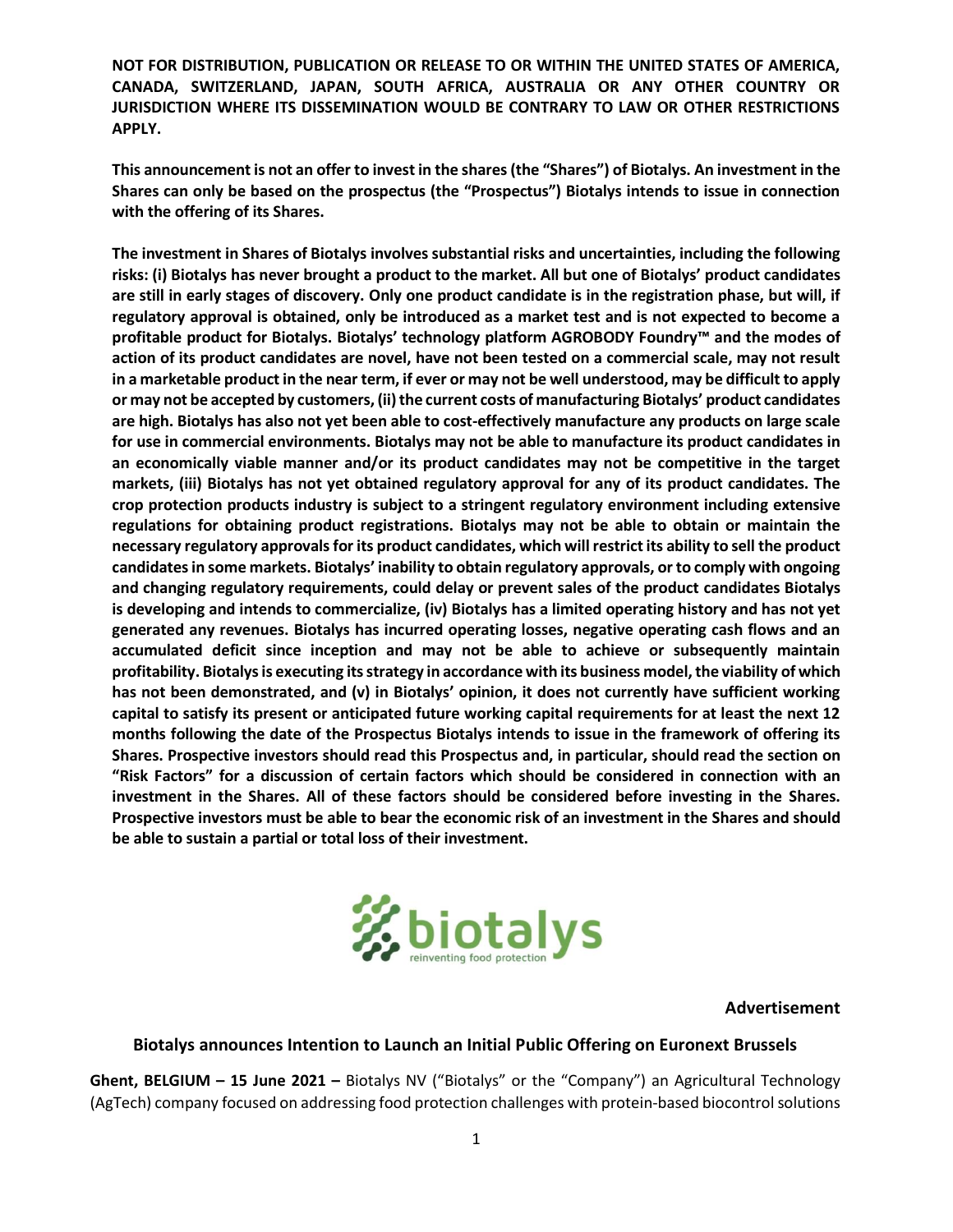for a more sustainable and safer food supply, today announces its intention to raise new funds through an Initial Public Offering ("IPO") with admission of all its shares on the regulated market of Euronext Brussels (the "Offering"). Prior to the IPO, Federale Participatie- en Investeringsmaatschappij (FPIM) and BNP Paribas Fortis Private Equity Belgium have, subject to certain conditions precedent, pre-committed to purchase an aggregate amount of €10 million of new shares in the IPO, in exchange for guaranteed allocations.

# **Company Highlights**

- Biotalys' ambition is to address three core challenges facing global food production today:
	- o the 1.6 billion tons of global food lost or wasted every year;
	- o the agricultural impact on biodiversity, soil, water and human health;
	- o the need for sustainable and safe food production safeguarding our future.
- Biotalys aims to address these challenges through the development of its product candidates which are designed to be effective, environmentally safer and cleaner protein-based biocontrol solutions.
- These product candidates have multiple applications aimed at helping growers address major food pests and diseases, more safely and sustainably, providing alternatives to conventional chemical pesticides in an integrated pest management framework and reducing chemical residues on food.
- The Company's approach is powered by its AGROBODY Foundry™ platform, a scalable proprietary technology platform offering significant advantages compared to the development of new conventional chemical alternatives, most notably shorter and cheaper product development cycles.
- A diversified pipeline of seven product candidates in three different indications biofungicides, bioinsecticides and biobactericides – targeting critical pests and diseases, with a combined potential addressable market of \$4.8 billion.
- First product Evoca™ submitted to the EPA in the U.S. and the EU in December 2020 and March 2021 respectively, is designed to pave both the regulatory and commercial path of future products. A market test launch of Evoca™ in the US and EU, is expected to start in late 2022 and 2024 respectively.
- Portfolio of 15 families of proprietary patents related to the Company's AGROBODY™ technology and product pipeline.
- Actively pursuing selective partnerships with food and agricultural players in search of innovative and differentiated solutions, expanding the potential, scope and value of the AGROBODY Foundry™ platform.
- Experienced management team with strong track record in the AgTech and biotech industries, backed by renowned local and international specialist shareholder base.
- Operations in Belgium and the U.S. with future commercialization plans to occur via distribution agreements, partnerships or on its own in certain markets where strategically valuable.

**Patrice Sellès, Chief Executive Officer of Biotalys, commented:** "Biotalys is dedicated to transforming conventional farming approaches by creating a new paradigm in food production and protection. Our approach is aligned with the pressing need for a sustainable agriculture and aims to offer a range of proteinbased products that are as effective as traditional chemical approaches in an integrated pest management framework, while being safer and more environmentally sustainable. The innovative potential of our platform is highly sought after and with partnerships possible across the full spectrum of the food production industry, Biotalys is strongly positioned to build significant value for its investors, employees and society as a whole."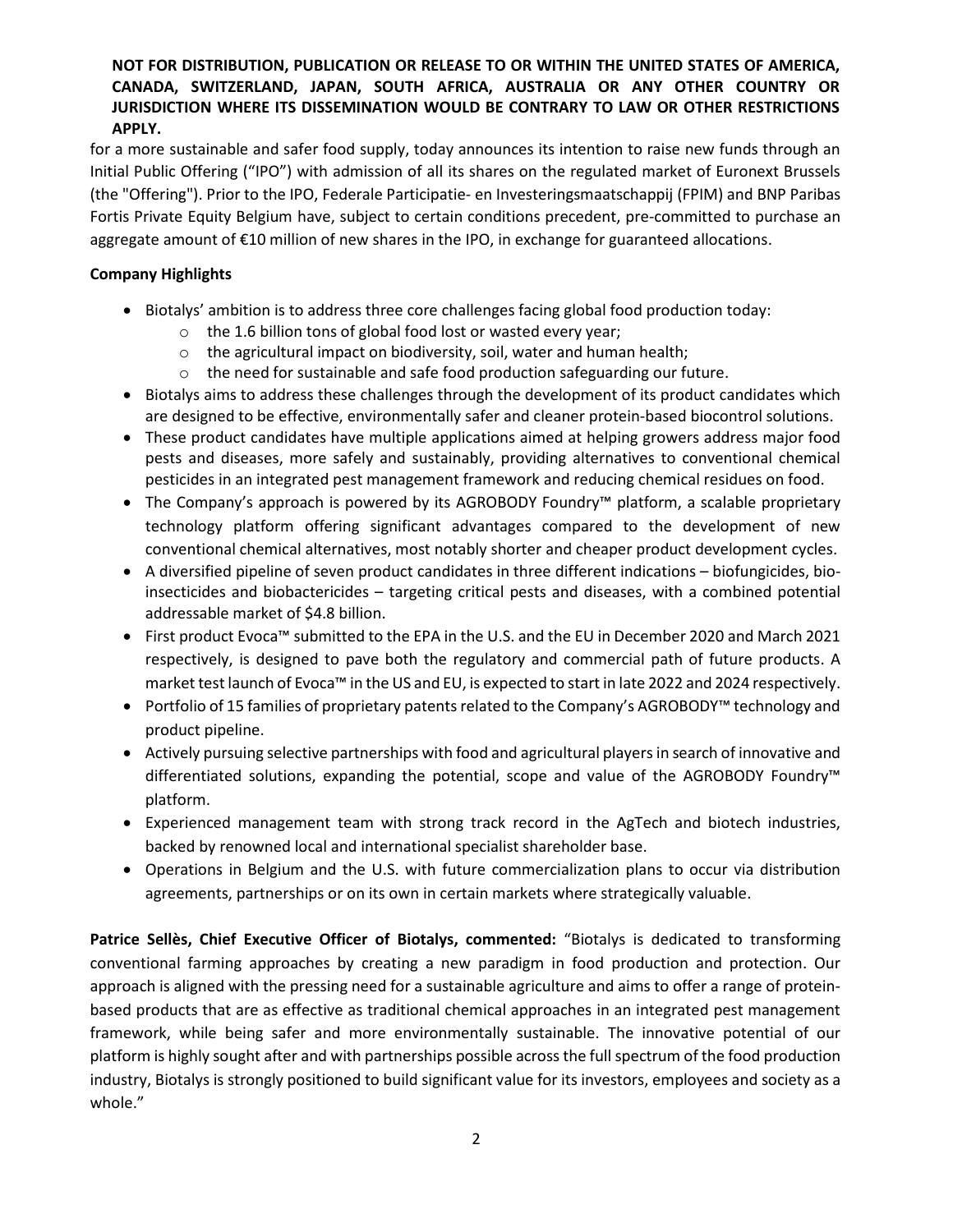# **AGROBODY Foundry™ platform Highlights**

The Company aims to develop products that will help reduce the agricultural environmental footprint, reduce food waste and provide healthier and safer choices for consumers, leveraging the AGROBODY Foundry™ platform:

- A unique and scalable technology platform that allows the development of AGROBODY™ proteinbased biocontrol product candidates to target multiple indications
- AGROBODY™ biocontrols are based on small proteins obtained by fermentation, inspired by fragments of heavy-chain antibodies found in the *Camelidae* family. Leveraging decades of scientific progress and proof-of-concept of *Camelidae* antibody inspired protein technology, as already seen in therapeutic molecules across multiple pharmaceutical applications
- Offers several distinct advantages over small molecules and microbials, including:
	- o targeted approach enhancing specificity
	- o broad spectrum of targets and novel modes of action
	- o intrinsic safety and biodegradability
	- o traceability and quality control
	- $\circ$  scalable industrial manufacturing with flexible fermentation conditions, and
	- o ability to combine AGROBODY™ biocontrols with existing farming practices to reduce overall need for chemical products.

# **Biotalys intends to use the net proceeds of the Offering to:**

- Fund the development of its existing pipeline, including discovery, development, fields trials, manufacturing scale up and regulatory costs;
- Fund the continued improvement and optimization of its AGROBODY Foundry™ platform and to fund the extension of Biotalys' pipeline (including potentially through partnered programs);
- Fund its go-to-market strategy including distribution costs related to setting up a supply chain, warehouse & logistics, costs for distribution via partners, etc. and business development efforts; and
- General corporate purposes.

# **The Offering**

Subject to the approval of the prospectus by the Belgian Financial Services and Markets Authority ("FSMA") and market conditions, it is expected that the price range, as well as other details of the Offering will be published when the Offering period is expected to commence. After its approval, which approval should not be understood as an endorsement by the FSMA of the securities offered by Biotalys, the prospectus is expected to be made available at the Company's registered office and on the websites of Biotalys [\(www.biotalys.com](http://www.biotalys.com/investors)/investors), KBC Securities NV/SA [\(www.kbc.be/Biotalys,](http://www.kbc.be/Biotalys) [www.bolero.be/nl/Biotalys](https://www.bolero.be/nl/Biotalys) and [www.kbcsecurities.com\)](http://www.kbcsecurities.com/) and Belfius Bank NV/SA [\(www.belfius.be/Biotalys2021\)](http://www.belfius.be/Biotalys2021).

Joh. Berenberg, Gossler & Co. KG and KBC Securities NV are acting as Joint Global Coordinators, and the Joint Global Coordinators and Belfius Bank NV/SA are acting as Joint Bookrunners, whereas Oppenheimer Europe Ltd. acts as Lead Bookrunner US (together the "Underwriters").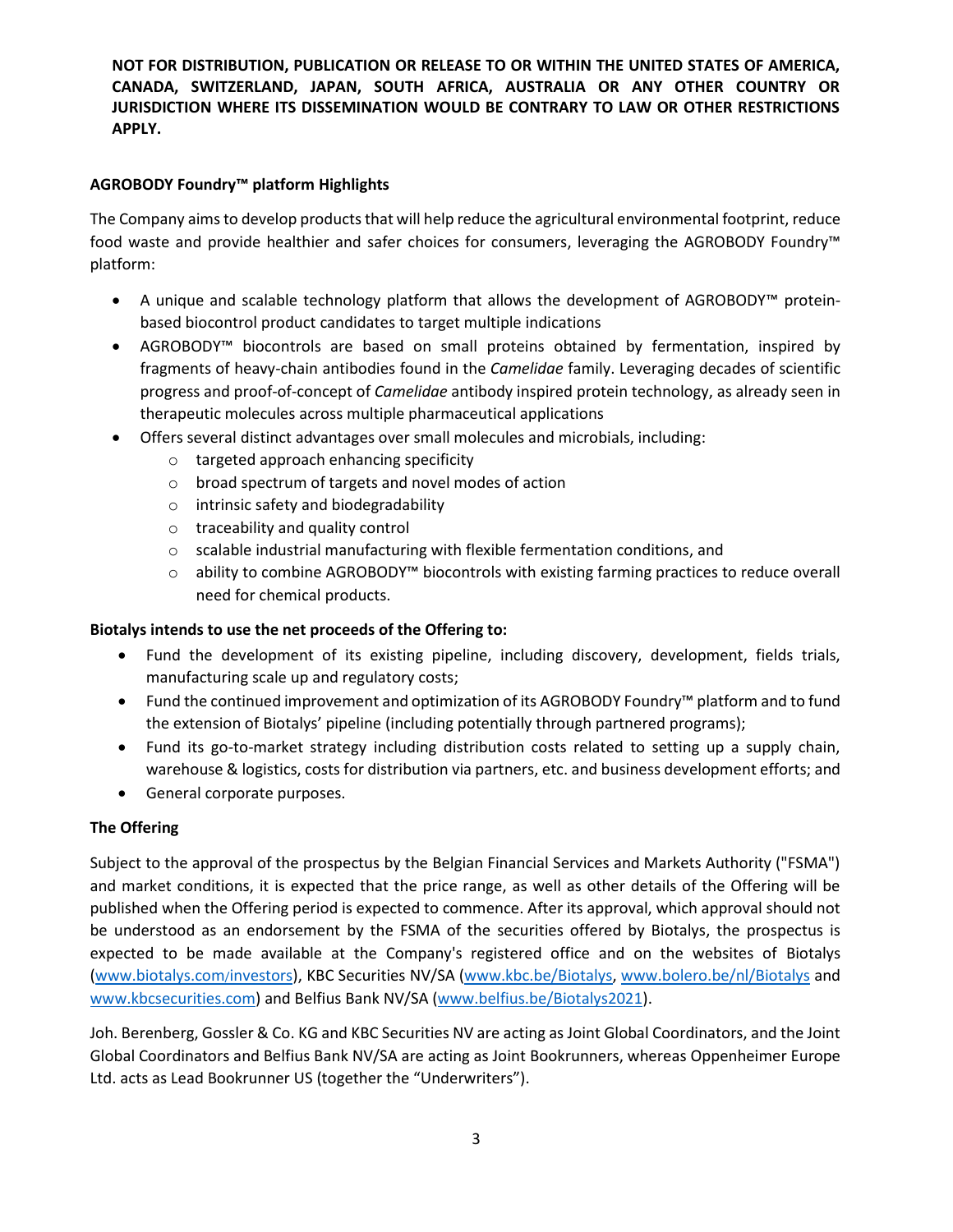The Offering is expected to consist of: (i) an initial public offering to retail and institutional investors in Belgium; (ii) a placement in the United States to persons that are reasonably believed to be QIBs as defined in Rule 144A under the US Securities Act, and (iii) a placement to certain qualified and/or institutional investors in the EEA, the United Kingdom and Switzerland (those qualified and/or institutional investors together with the QIBs are collectively being referred to as the "Institutional Investors"). The Offering outside the US will be made in compliance with Regulation S under the US Securities Act. Private placements may take place in member states of the EEA pursuant to an exemption under the Prospectus Regulation i.e.

- To legal entities that are qualified investors as defined in the Prospectus Regulation;
- To fewer than 150 natural or legal persons (other than qualified investors as defined in the Prospectus Regulation) subject to obtaining the prior consent of the Underwriters for any such offer; or
- In any other circumstances falling within Article 1(4) of the Prospectus Regulation, if applicable, provided that no such offer of Offered Shares shall result in a requirement for the publication by the Company or any Underwriter of a prospectus pursuant to Article 3 of the Prospectus Regulation or supplement a prospectus pursuant to article 23 of the Prospectus Regulation and each person who initially acquires Shares or to whom any offer is made will be deemed to have represented, warranted and agreed to and with the Underwriters and the Company that it is a "qualified investor" within the meaning of the Prospectus Regulation.

**- ENDS -**

### **For further information, please contact:**

### **Biotalys**

Toon Musschoot, Strategic Communications Manager T: +32 (0)9 274 54 00 E[: Toon.Musschoot@Biotalys.com](mailto:Toon.Musschoot@biotalys.com)

**For media enquiries, please contact: Consilium Strategic Communications** Amber Fennell, Chris Gardner, Chris Welsh T: +44 (0)203 709 5700 E[: Biotalys@consilium-comms.com](mailto:Biotalys@consilium-comms.com)

### **About Biotalys**

Biotalys is an Agricultural Technology (AgTech) company focused on addressing food protection challenges with protein-based biocontrol solutions for more sustainable and safer food. Based on its novel AGROBODY<sup>™</sup> technology platform, Biotalys aims to develop a strong and diverse pipeline of effective products with a favorable safety profile that aim to address key crop pests and diseases across the whole value chain, from soil to plate. Biotalys was founded in 2013 as a spin-off from the VIB (Flanders Institute for Biotechnology)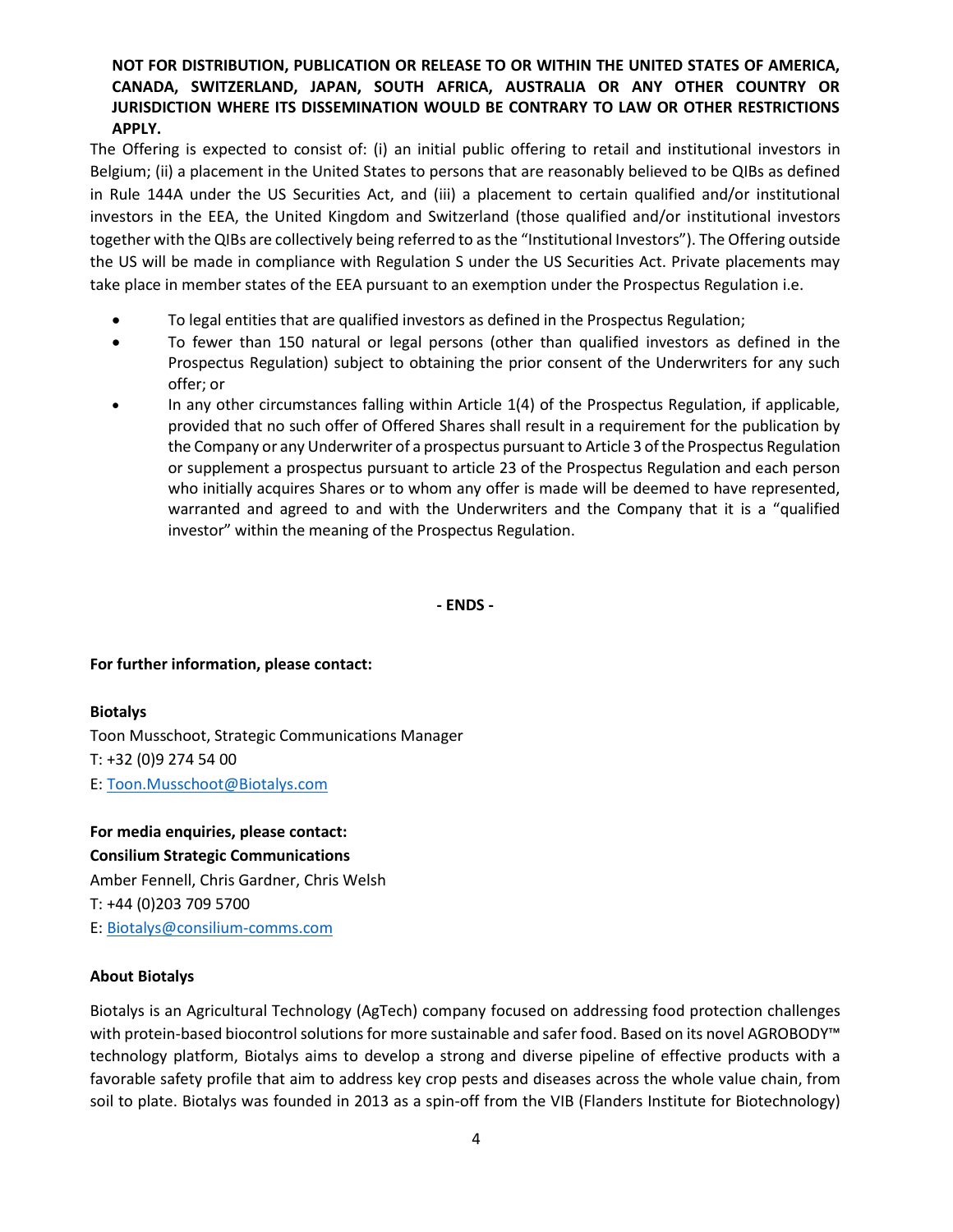and has raised €62.8 million (US\$74,9 million) to date from Belgian and international investors. The company is based in the biotech cluster in Ghent, Belgium. More information can be found on www.biotalys.com.

#### **Important Notice**

This announcement is not for distribution in or to persons resident in the United States of America, Australia, Canada, Japan, South Africa or Switzerland. The information contained herein does not constitute an offer of securities for sale.

This announcement contains statements which are "forward-looking statements" or could be considered as such. These forward-looking statements can be identified by the use of forward-looking terminology, including the words 'aim', 'believe', 'estimate', 'anticipate', 'expect', 'intend', 'may', 'will', 'plan', 'continue', 'ongoing', 'possible', 'predict', 'plans', 'target', 'seek', 'would' or 'should', and contain statements made by the company regarding the intended results of its strategy. By their nature, forward-looking statements involve risks and uncertainties and readers are warned that none of these forward-looking statements offers any guarantee of future performance. The Biotalys actual results may differ materially from those predicted by the forward-looking statements. Biotalys makes no undertaking whatsoever to publish updates or adjustments to these forward-looking statements, unless required to do so by law.

The Company's securities referred to herein have not been and will not be registered under the United States Securities Act of 1933, as amended (the Securities Act), or under the laws of any state or other jurisdiction in the United States of America, and may not be offered or sold within the United States of America except pursuant to an exemption from, or in a transaction not subject to, the registration requirements of the Securities Act and applicable state laws. No public offering of securities will be made in the United States of America.

This information does not constitute an offer or invitation to proceed to an acquisition of or subscription for the Company's securities, nor an offer or invitation to proceed to an acquisition of or subscription for the Company's securities in any jurisdiction (including Belgium, member states of the EEA, the United States of America, Switzerland, Canada, Australia, Japan, South Africa or the United Kingdom) where such offer or invitation is not allowed without registration or qualification under the applicable legislation of the relevant jurisdiction, or where such offer or invitation does not meet the required conditions under the applicable legislation of the relevant jurisdiction.

This information and any materials distributed in connection with this information are not directed to, or intended for distribution to or use by, any person or entity that is a citizen or resident of or located in the United States of America, Switzerland, Canada, Australia, Japan, South Africa or any other jurisdiction where such distribution, publication, availability or use would be contrary to law or regulation or which would require any registration or licensing within such jurisdiction. Any failure to comply with these restrictions may constitute a violation of the laws or regulations of the United States of America, Switzerland, Canada, Australia, Japan, South Africa or any other jurisdiction. The distribution of this information in other jurisdictions than Belgium, may be restricted by laws or regulations applicable in such jurisdictions. All persons in possession of this information must inform themselves about, and comply with, any such restrictions.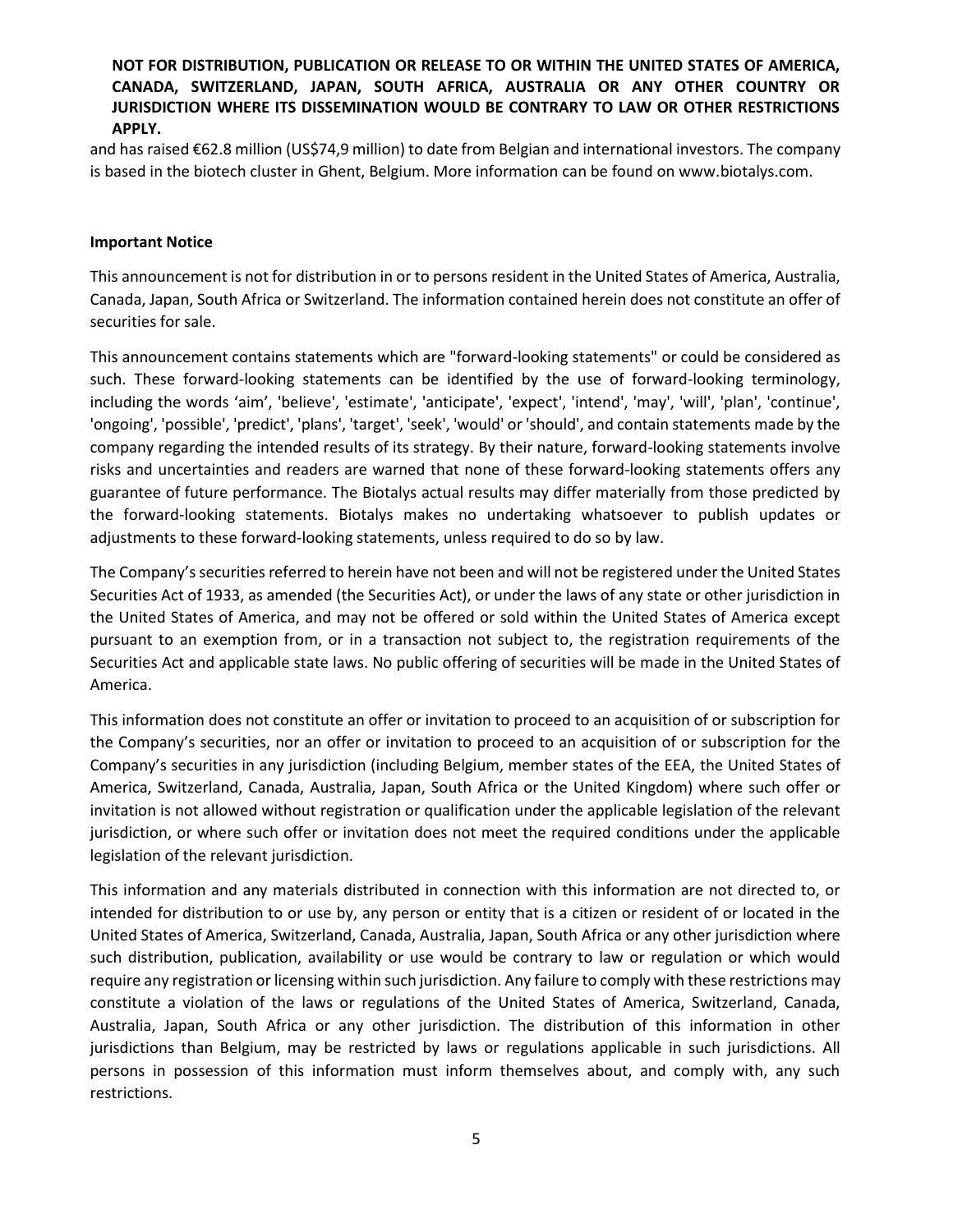An investment in shares entails significant risks. Relevant investors are encouraged to read the Prospectus that the Company expects to publish after approval by the FSMA. This document is not a prospectus and investors should not subscribe for or purchase any shares referred to herein except on the basis of the information contained in the Prospectus. Potential investors must read the Prospectus before making an investment decision in order to fully understand the potential risks and rewards associated with the decision to invest in the securities. This announcement and the approval of the Prospectus, as the case may be, should not be understood as an endorsement of the securities offered or admitted to trading on a regulated market. The value of the Company's shares can decrease as well as increase. Potential investors should consult a professional advisor as to the suitability of the intended offering for the person concerned.

The date of completion of listing on the regulated market of Euronext Brussels may be influenced by things such as market conditions. There is no guarantee that such listing will occur and a potential investor should not base your financial decisions on the Company's intentions in relation to such listing at this stage.

Acquiring investments to which this announcement relates may expose an investor to a significant risk of losing the entire amount invested. Persons considering such investments should consult an authorized person specializing in advising on such investments.

This announcement is only addressed to and directed at persons in the United Kingdom and member states of the European Economic Area (the "EEA") (each a Member State) who are "qualified investors" within the meaning of Article 2(e) of Regulation 2017/1129 of the European Parliament and of the Council of 14 June 2017 on the prospectus to be published when securities are offered to the public or admitted to trading on a regulated market, and repealing Directive 2003/71/EC, as amended from time to time, to the extent implemented in the relevant Member State of the EEA) and any implementing measure in each relevant Member State of the EEA (the Prospectus Regulation), or such other investors as shall not constitute an offer to the public within the meaning of Article 3.1 of the Prospectus Regulation. In addition, in the United Kingdom, this announcement is only addressed to and directed at (i) persons having professional experience in matters relating to investments falling within the definition of "investment professionals" in Article 19(5) of the Financial Services and Markets Act 2000 (Financial Promotion) Order 2005, as amended (the "Order"), (ii) high net worth entities, etc. falling within Article 49(2)(a) to (d) of the Order, and (iii) any other person to whom it may otherwise lawfully be communicated (all such persons together being referred to as "relevant persons"). The intended offering, as the case may be, will only be available to, and any invitation, offer or agreement to subscribe for, purchase, or otherwise acquire securities will be engaged in only with relevant persons. Any person who is not a relevant person should not act or rely on this announcement or any of its contents.

The Joint Bookrunners are acting for the Company and no one else in relation to the intended offering, and will not be responsible to anyone other than the Company for providing the protections offered to their respective clients nor for providing advice in relation to the intended offering.

The Company assumes responsibility for the information contained in this announcement. None of the Joint Bookrunners or any of their respective affiliates or any of their respective directors, officers, employees, advisers or agents accepts any responsibility or liability whatsoever for or makes any representation or warranty, express or implied, as to the truth, accuracy or completeness of the information in this announcement (or whether any information has been omitted from the announcement) or any other